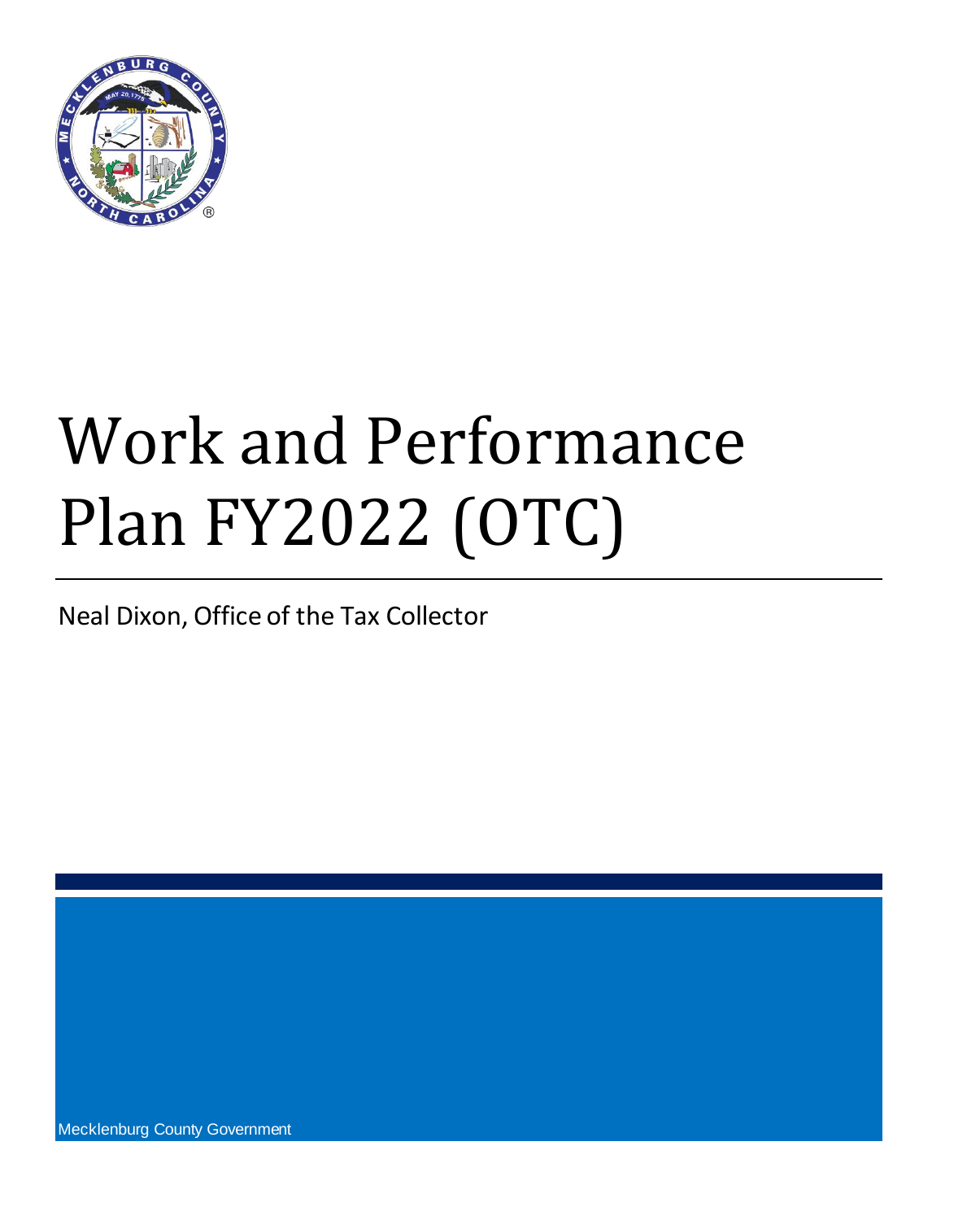

# **SECTION 1: DEPARTMENT KEY INITIATIVES**

# Key Initiative #2 -- Refine Enforced Collections Policy and Procedures

# **Link to Strategic Business Plan:**

No

## **Description:**

Refine Enforced Collections policy and procedures by implementing recommendations from the FY 2021 Internal Audit assessment of enforced collections (Audit Number 2064).

## **Rationale:**

An audit of the Office of the Tax Collector's (OTC) enforced collections policy and procedures was completed by Internal Audit (IA) on April 28, 2021. Leveraging the recommendations resulting from the audit assessment, the OTC will reduce risk by strengthening internal controls and enhancing policies and procedures as detailed in the audit.

## **Completion Date:**

The expected completion date is January 2022.

## **Updates/Project Milestones:**

• Audit Recommendation 1.1: Update enforced collections policies and procedures and train staff accordingly.

• Audit Recommendation 1.2: Implement a formal process to ensure policies and procedures are routinely reviewed, updated, and approved.

• Audit Recommendation 2.1: Implement segregation of garnishment duties by separating incompatible duties or implement proper controls, such as management oversight.

## **Outcomes/Measures:**

• All staff are trained annually on the changes to policies and incorporate the refined procedures into their day to day work.

• Policies and procedure will be readily accessible to all OTC staff.

• OTC management will have documentation of staff's completion of required annual training to hold staff accountable.

• OTC management will have schedule and documentation of policy and procedure reviews, updates, and approvals annually.

• New employees will be trained on the latest policies and procedures during onboarding. A record of that training will be maintained.

**Director Comments: (Year-end)**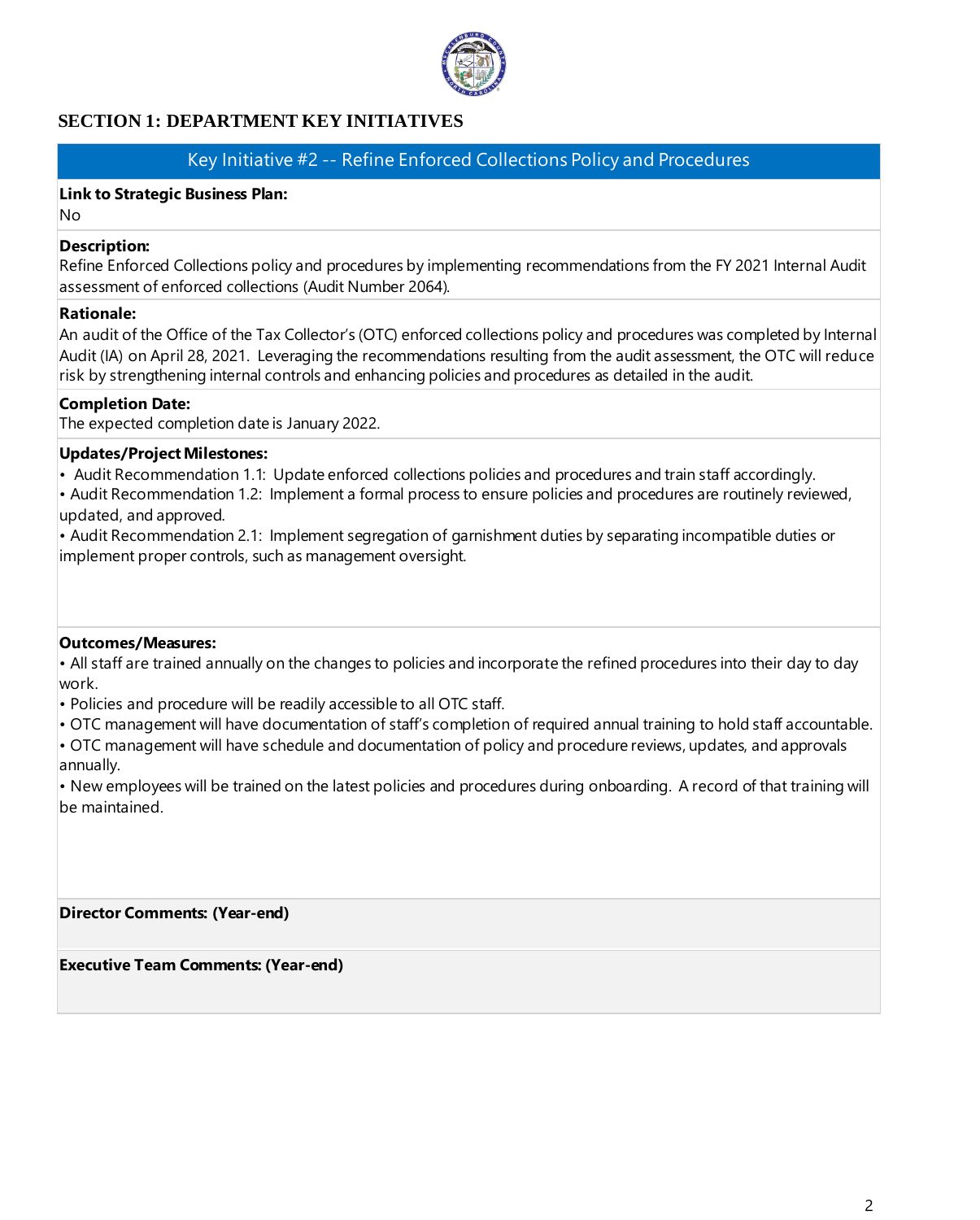

# Key Initiative #3 -- Departmental Forms Review

## **Link to Strategic Business Plan:**

No

## **Description:**

Review departmental forms to reflect organizational and operational changes and improve customer experiences.

## **Rationale:**

The Office of the Tax Collector (OTC) completed a realignment of the department structure in FY 2020. In FY 2021, operational manuals were reviewed and updated for all business units. The OTC will review, and where required, redesign key forms, notices, and department documentation to align with the current organizational structure and operations.

## **Completion Date:**

The expected completion date is Q4 FY 2022.

## **Updates/Project Milestones:**

- Review key operational forms to identify areas for clarity and uniformity.
- Align notices and forms to create uniformity and ensure information is consistent.
- Revisit request form for Statements of Taxes Due.
- Establish standard reporting documentation for escalated customer service requests.
- Review proration, refund, garnishment, levy, and other collection forms to ensure consistency and compliance.
- Explore how technology may be leveraged to streamline delivery to customers.
- Make other improvements as identified through this process.

## **Outcomes/Measures:**

- Operational efficiency will be enhanced by refinements and modifications to forms.
- Communications, bills, and notices will have a unified look that is consistent in messaging.
- Formalized request forms, such as Request for Statements of Taxes Due, will be available on the public OTC webpage. • Revised forms will be available for staff utilization.
- All OTC forms will align with organizational and operational changes that were implemented in FY 2020 and FY 2021.

**Director Comments: (Year-end)**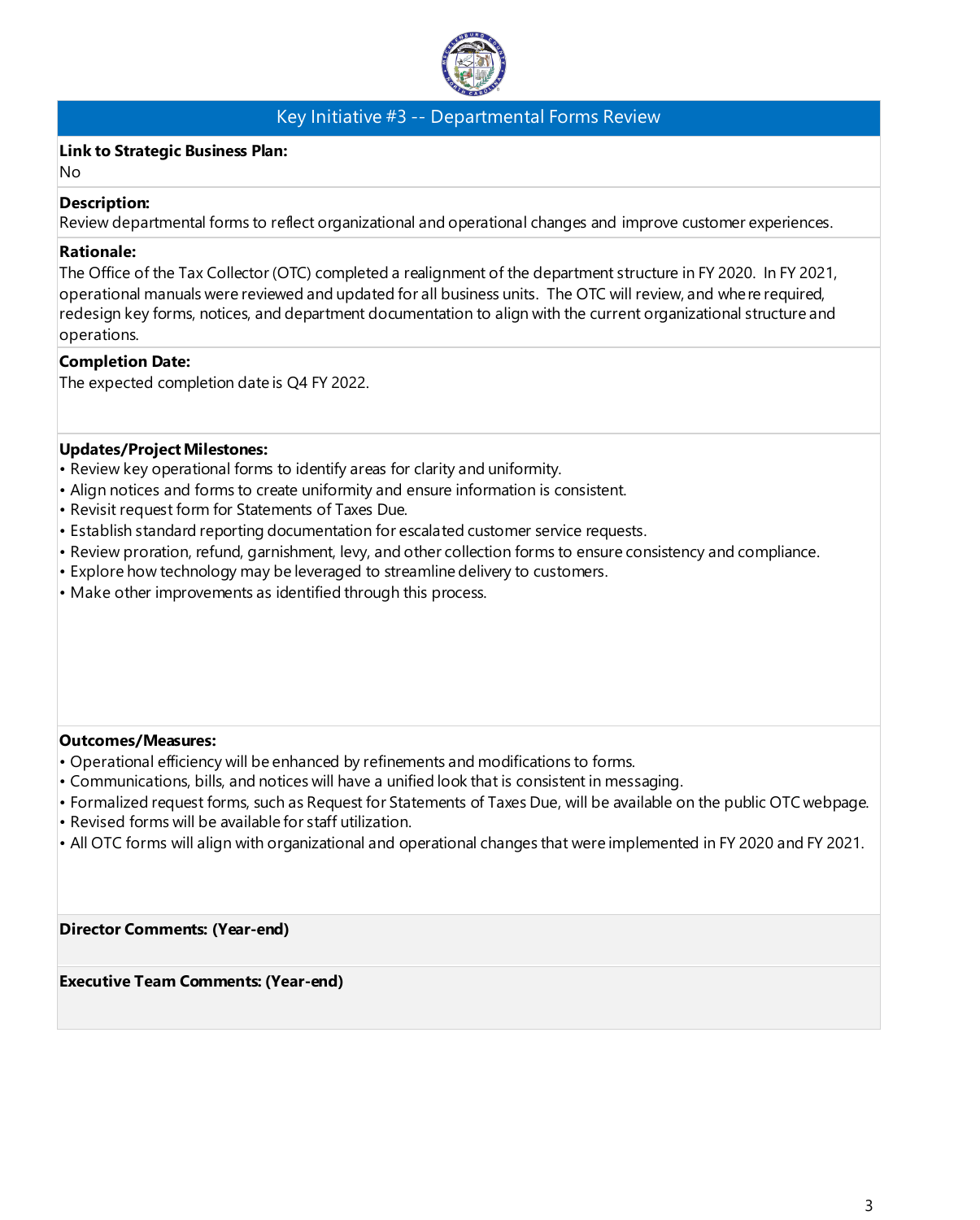

# Key Initiative #4 -- Enhance Marketplace Facilitator Transaction Reporting

## **Link to Strategic Business Plan:**

No

## **Description:**

Enhance taxpayer reporting process by modifying how marketplace facilitator transactions are remitted.

## **Rationale:**

The COVID-19 pandemic increased resident's use of marketplace facilitators, for example meal delivery services. These transactions create Prepared Food & Beverage (PF&B) gross receipts taxes that are required to be reported on monthly tax returns to the Office of the Tax Collector (OTC). This effort will enhance the current PF&B tax return to better enable taxpayers to comply.

By incorporating a line item on the tax return and specifying reporting and operational processes for these taxes, taxpayers will have increased clarity about what entity is reporting and paying these taxes. Instructions to taxpayers will be updated as necessary. This will improve the accuracy and consistency of gross receipts taxes reporting.

## **Completion Date:**

The expected completion date is Q4 FY 2022.

## **Updates/Project Milestones:**

- Determine needed changes to protocol and implement.
- Incorporate revised protocol in operations manual.
- Update tax return form with print vendor to add line item for marketplace facilitator transactions.
- Draft and circulate communication to PF&B taxpayers for understanding.
- Explore needed changes to tax system (BizTax).

## **Outcomes/Measures:**

- OTC staff will understand marketplace facilitator transactions and revised protocol.
- Updated tax return with additional line item will be implemented into monthly mailings and filings.
- PF&B taxpayers will be aware of revised tax returns and protocol.

## **Director Comments: (Year-end)**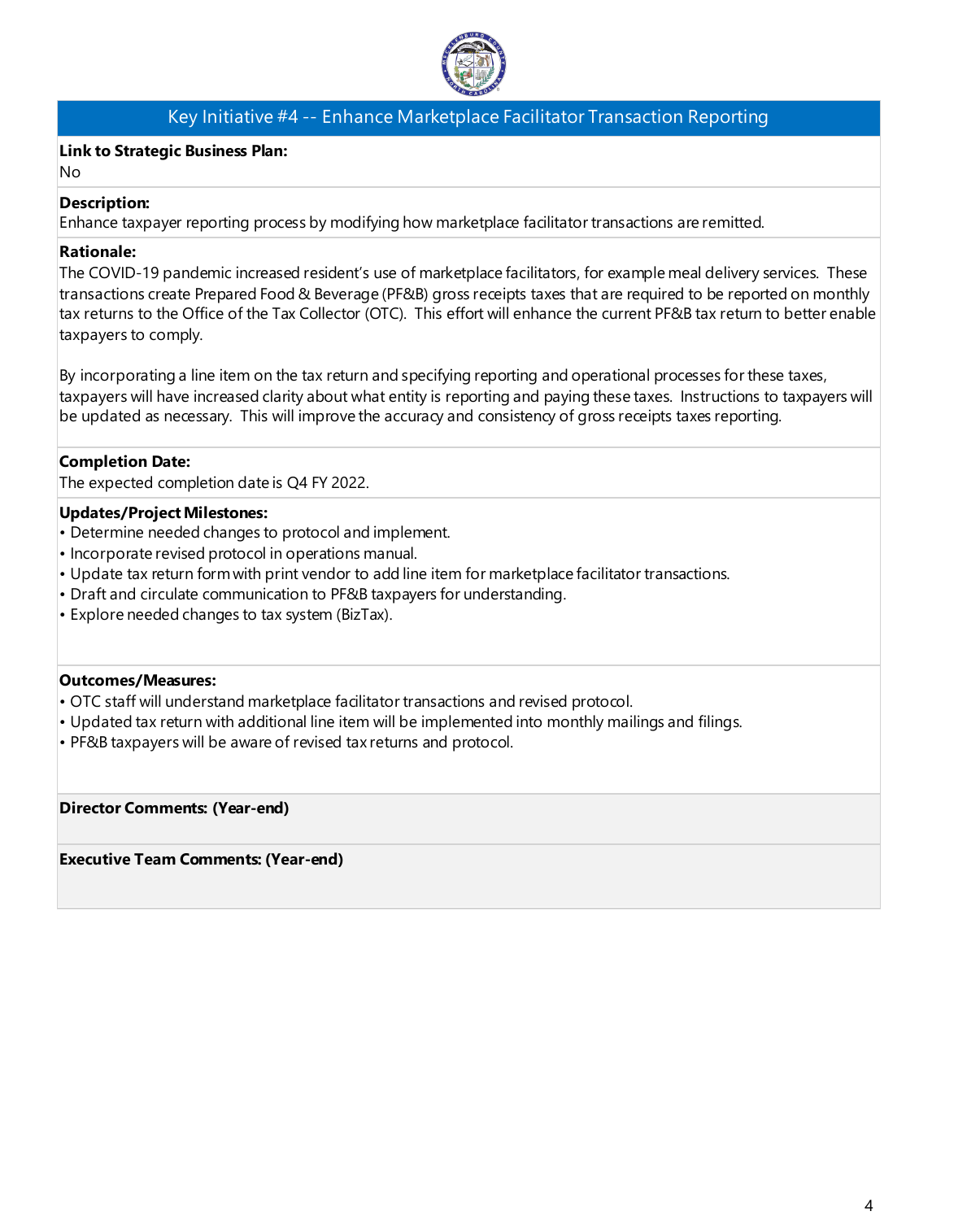

# Key Initiative #5 -- Departmental Account Validation

## **Link to Strategic Business Plan:**

No

## **Description:**

Complete review of all active gross receipts accounts to validate the status of businesses post COVID-19.

## **Rationale:**

The COVID-19 pandemic had a significant impact on businesses that engage in and report gross receipts monthly. Many businesses closed during this period and field work by the Office of the Tax Collector (OTC) was paused to comply with local and state health guidelines. As a result, the OTC to review and validate the status of businesses to ensure that records are accurate. The review will include active Prepared Food & Beverage, Room Occupancy, Vehicle Rental/U-Drive It, and Heavy Equipment gross receipts accounts. This represents 5,194 known accounts.

Field work, data from multiple resources, and additional research techniques will be used to validate statuses. This initiative may also capture discoveries businesses for gross receipts and/or ad valorem purposes.

## **Completion Date:**

The expected completion date is Q4 of FY 2022

## **Updates/Project Milestones:**

- Create project plan, methodology, and team.
- Utilize reports that identify active accounts to assign to project team.
- Document results.

• Liaise with County Assessor's Office (CAO) for awareness and establish protocol within confidentiality framework for reporting discovered business personal property.

## **Outcomes/Measures:**

- Gross receipts businesses that are closed will be identified and recorded in the tax system.
- New businesses that have not filed with the OTC will be captured.
- The OTC's tax system (BizTax) will reflect the validated status of businesses that report gross receipts taxes.
- Utilize any efficiencies gained from project for future operations.

**Director Comments: (Year-end)**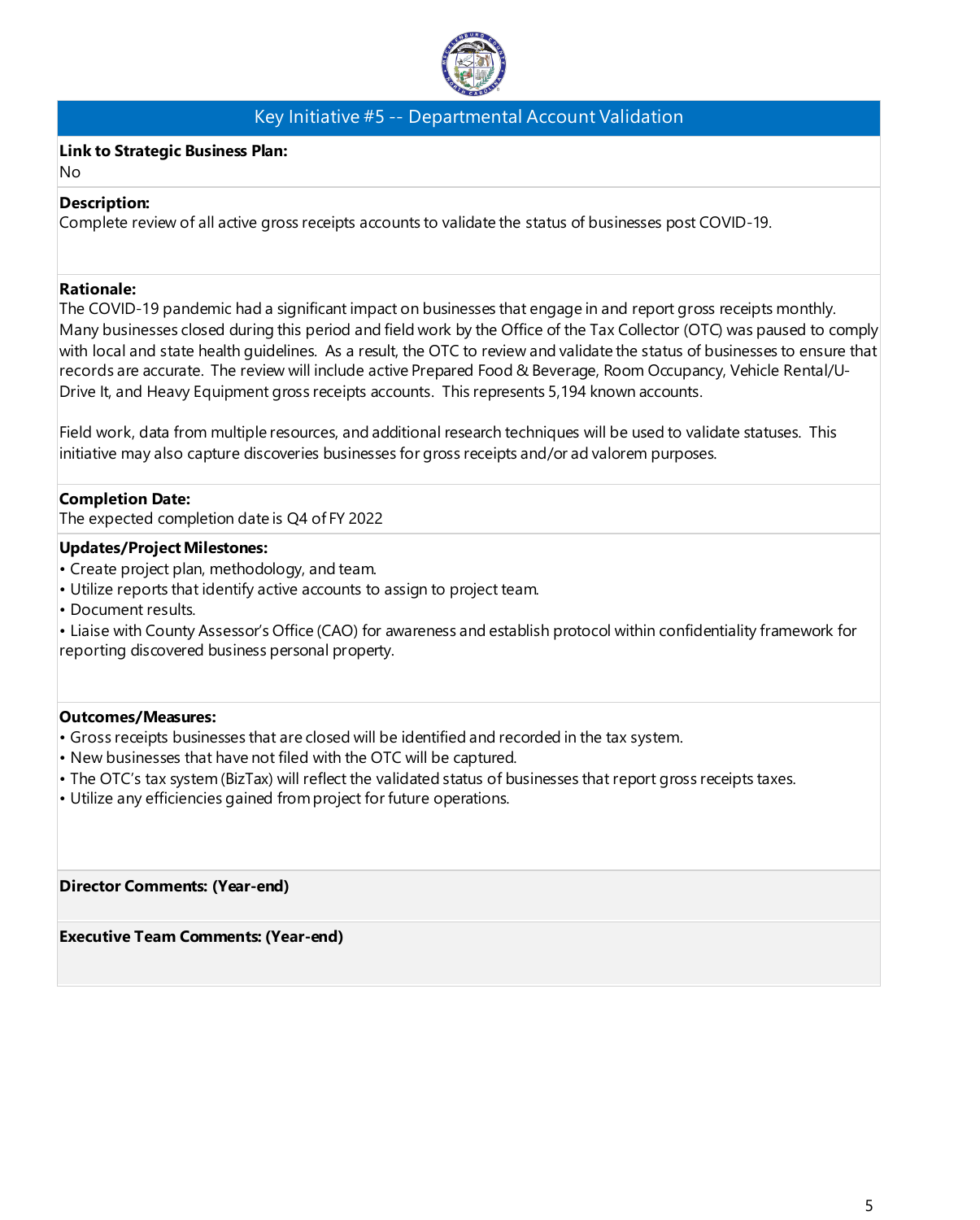

# Key Initiative #6 -- Bolster BIZTAX & Develop a Framework for Replacement

## **Link to Strategic Business Plan:**

No

## **Description:**

Establish a joint undertaking between the Office of the Tax Collector (OTC), Information Technology Services (ITS), Financial Services, and the County Manager's Office (CMO) to Bolster the BIZTAX system. Ensure uninterrupted gross receipts tax collections in excess of \$125M annually by addressing critical needs of the system and developing a decision framework that will be utilized to determine a long-term replacement

## **Rationale:**

The BIZTAX system is utilized to assess and collect gross receipts taxes. This legacy system needs "bolstering" to ensure it complies with standards, is reliable, performs correctly, and maintains good overall system health for five or more years. A decision framework will be developed that will be utilized to determine the long-term replacement for BIZTAX. The decision framework will be utilized in FY 2023.

## **Completion Date:**

The expected completion of the bolstering of BIZTAX and development of the framework for long-term solution is Q4 of FY 2022. Activating the framework will commence in/after FY 2023.

## **Updates/Project Milestones:**

Bolstering BIZTAX:

- Establish a steering committee with OTC, ITS, and CMO representation.
- Establish a project core team.
- Identify project extended team members, project owner, and business experts.
- Define bolstering, fix, security enhancements, and other requirements.
- Perform document analysis, observation, product backlog refinement, and prototyping tasks.
- Develop and implement a project plan.
- Ensure system continuity during the project.
- Develop code to accomplish objectives.
- User Acceptance Testing
- Deploy bolstered system.

Decision Framework:

- Establish a project team with OTC, ITS, Financial Services/Procurement, and CMO representation.
- Identify stakeholders.

• Develop a framework that complies with information technology and procurement standards, policies, and best practices.

• Document the framework that will be utilized to decide upon a long-term solution (in-house, outsourced, existing vendor scope expansion, and/or other options identified).

## **Outcomes/Measures:**

Bolstering BIZTAX:

- Bolstered system implemented that extends the life cycle by five or more years.
- System security enhanced.
- Continuity of operations is safeguarded.
- Decision framework developed and is ready for implementation

Decision Framework: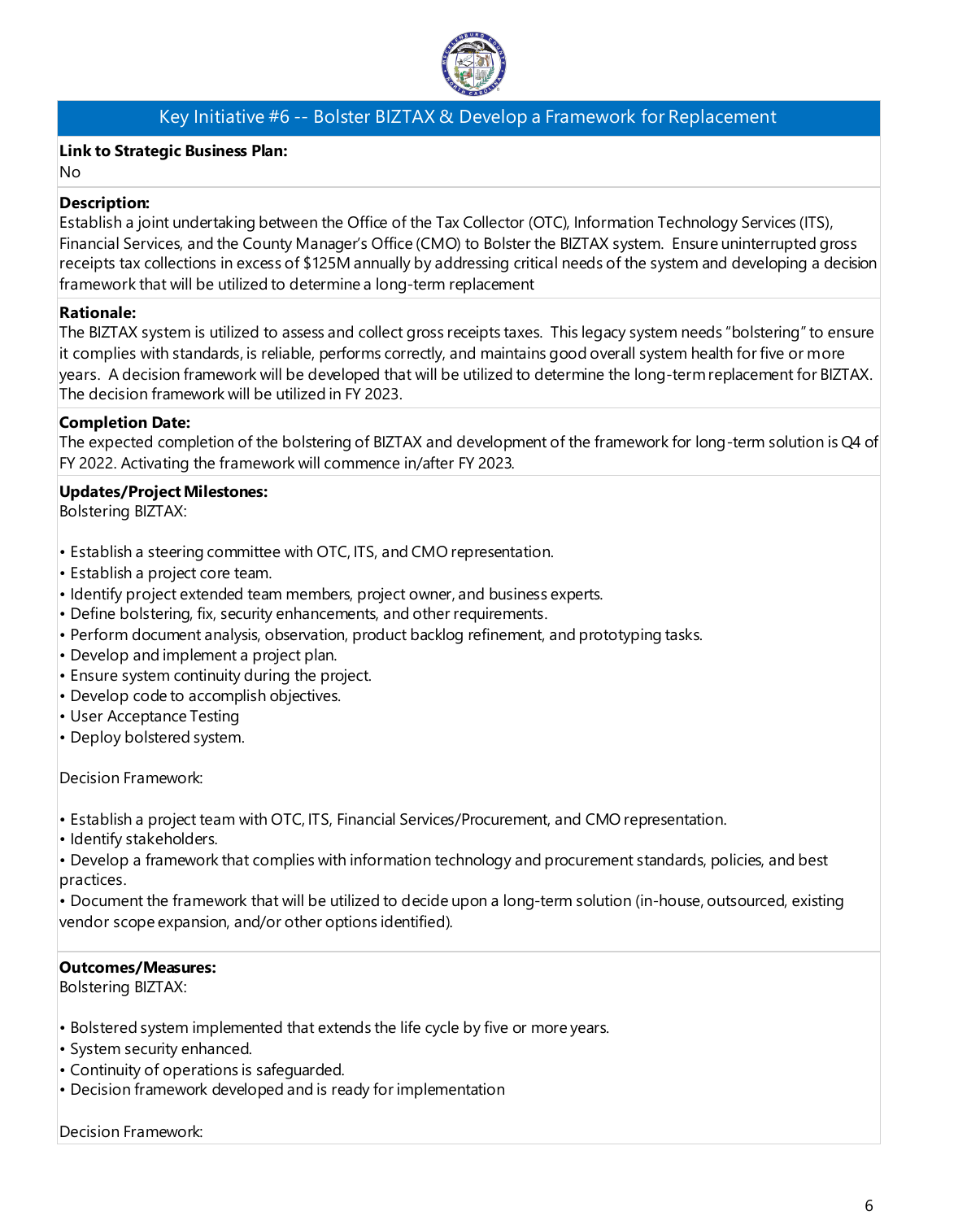

• Decision framework is ready to be utilized to determine a long-term solution.

**Director Comments: (Year-end)**